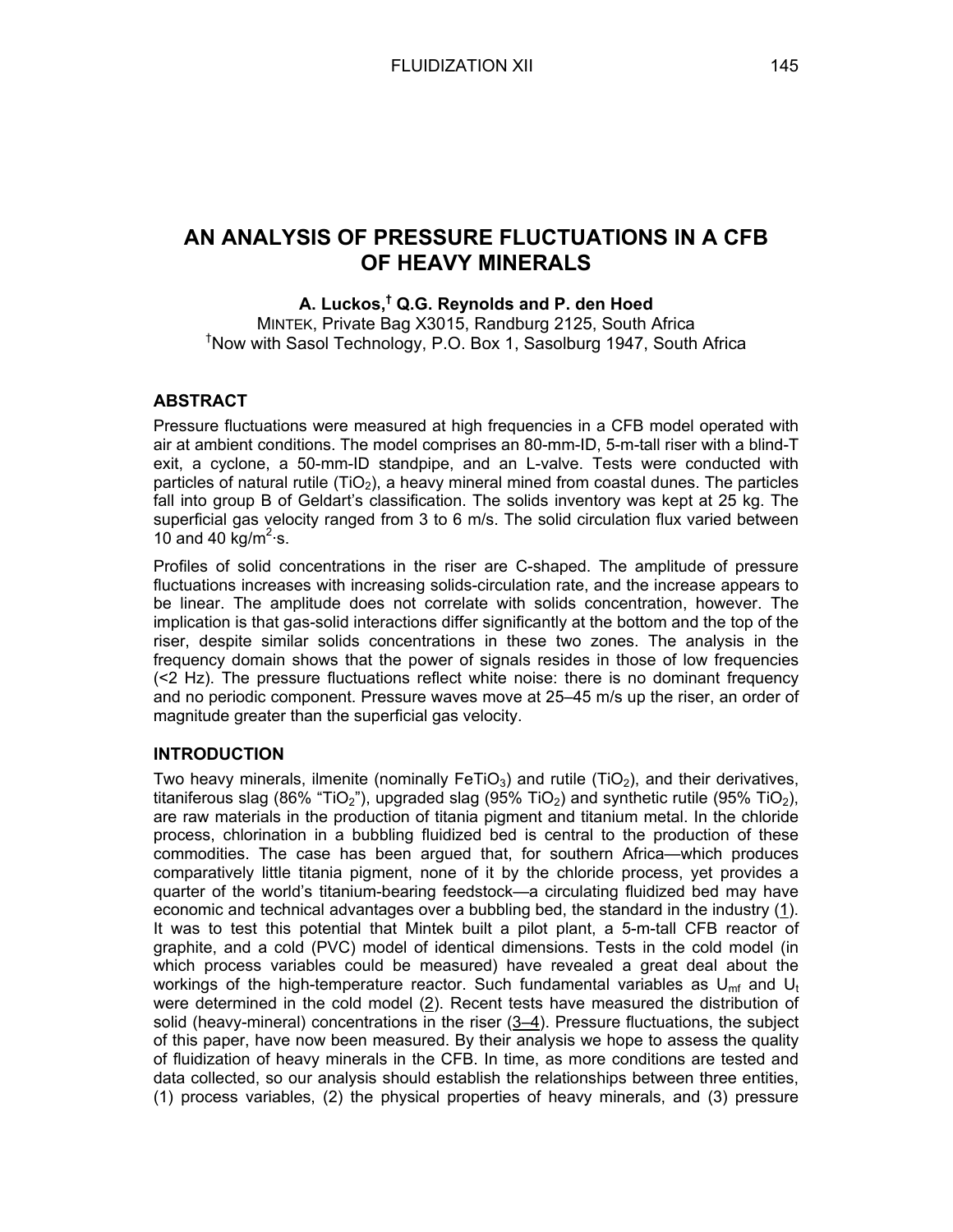fluctuations at different levels in the riser. These relationships will provide a basis for controlling the operation of a CFB chlorinator of heavy minerals.

#### **TEST PROCEDURE**

The riser of the CFB cold model, which divides into five sections of transparent PVC, stands 5 m tall; its internal diameter is 80 mm. The distributor is a perforated plate (2-mm holes covering  $\sim$ 5% of the plate) covered by a 106-um mesh. The exit is a blind T; the blank flange at the top of the column sits 85 mm above the top of the exit to the cyclone. Taps are located at intervals along the column on the side opposite the inlet and exit. Each one provides an opening for a pressure transducer to measure the pressure at the wall in the column. Data acquisition units record the signals from these transducers. Another three pressure transducers with faster response times (1 ms) span the column, at the bottom (0.2 m above the distributor), in the middle (at 2.46 m), and at the top of the riser (at 4.47 m). These transducers were calibrated to measure pressures from zero to 14 kPa. The apparatus is described in an earlier paper on the subject (3).

Measurements were conducted for different solid-circulation rates at three fluidizing velocities—8 conditions in all. Gauge pressures at the side-wall were sampled at a frequency of 200 Hz. At each stable condition signals were collected over a period 40 s, an interval producing 8192 (i.e.,  $2^{13}$ ) pressure readings. Pressures were also measured at less frequent intervals at the other taps on the riser. The solid material under circulation was natural rutile ( $TiO<sub>2</sub>$ ) from a beach-sand deposit on the west coast of South Africa. Its particles fall into Group B of Geldart's classification. They are sub-rounded, fine (80–165 µm) and dense (4085 kg/m<sup>3</sup>) (2).

### **RESULTS**

The pattern of observations repeats the pattern of earlier studies  $(3-4)$ . The concentration of solids in the riser adopts a C shape, which becomes less pronounced as the solids-circulation rate,  $G_s$ , at a given fluidizing velocity, U, decreases (see Figure 1a). Concomitant with the decrease is a shift in solids concentration at each point in the column to lower values, and a move to greater solids concentrations at the top of the column than at the bottom. A higher suspension density at the top of the column—a consequence of the rebounding of particles from the plate closing the top of the riser, an abrupt exit—is a phenomenon that is well documented and studied in small-scale (<0.2 m) CFB units (5–8). In tests with rutile at a comparatively low fluidizing velocity (3.5 m/s), higher solids concentrations span the top half of the riser  $(\sim 2.5 \text{ m})$ . The suspension density decreases gradually from the top of the column. At higher fluidizing velocities ( $U = 4.9$  and 7.4 m/s) higher solids concentrations are confined to a shorter length of the riser ( $\leq 1$  m), and the profile is much steeper (see 3). As Jin and co-workers showed, higher superficial gas velocities increase the velocity of upwardly moving particles, which increases the exchange of momentum between particles moving in opposite directions (9). As the influence of upwardly moving particles grows stronger (at high gas velocities), the region of momentum exchange shortens. A shortening of the region of higher suspension densities would accompany this change.

Pressures in the column fluctuate over a range of about 1.2 kPa; the patterns of fluctuations along the length of the column are similar and synchronized (see Figure 1b, which is typical of pressure fluctuations measured for all conditions). Pressure fluctuations are irregular, and peak intensities vary. The distribution of pressures at each tap is skewed towards higher values: fluctuations are more pronounced above the mean than below it (see Figure 1). Expressing the amplitude of fluctuations over a scanned interval by the standard deviation of pressure readings, one can readily see that—

• The average amplitude of pressure fluctuations increases with increasing  $G_s$  and U.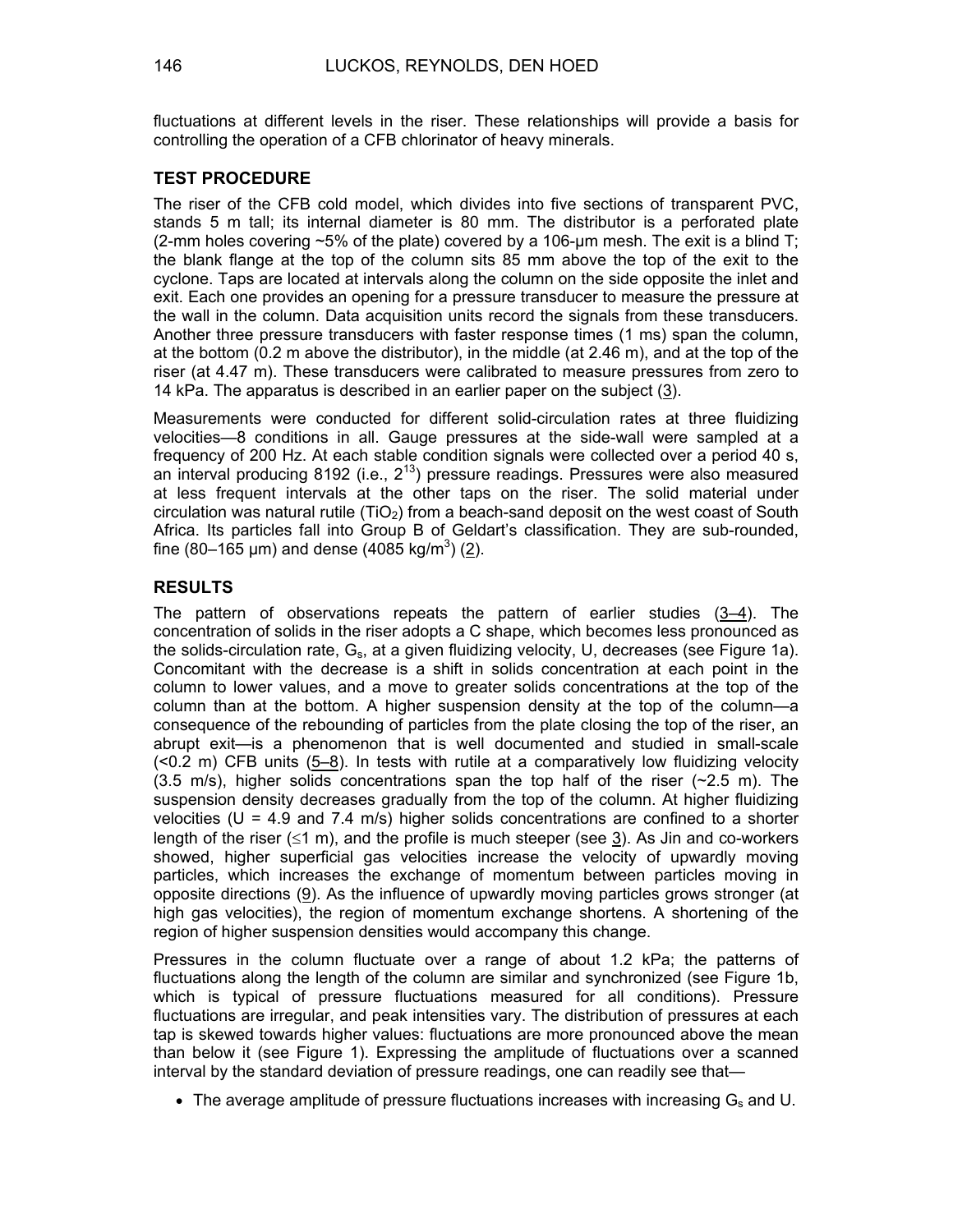- The average amplitude of fluctuations is largest at the top of the column; the amplitudes of fluctuations at the middle and bottom of the column are similar—yet the solids concentration is similar at the top and bottom, and different from that in the middle.
- There is an exception to this pattern at high superficial gas velocities. The measurements may be problematic as solids flow bordered on being unstable.

Pressure increases with increasing superficial gas velocity and solids-circulation rate. Over the range of conditions tested (which we acknowledge to be narrow) there appears to be a linear relationship between the standard deviation of pressure readings (a measure of the amplitude of pressure fluctuations) and the solids-circulation rate,  $G_s$  (see Figure 2).

Two test conditions produced pneumatic transport, the mode of transport in which solids move up the column in a very lean phase; reflux is reduced and the solids-concentration profile is "flat" (cf. Figure 1a).

### **Frequency-domain analysis**

Information about the hydrodynamics of gas-solid flow in a CFB can be gleaned from an analysis of pressure signals in the frequency domain (10–12). In particular, the power spectral density and its inverse Fourier transform, the autocorrelation function—which measures time delays between similar events in the column—can identify periodic components, if any, in pressure fluctuations. From the cross-correlation between, say, taps at the bottom and top of the column one can determine the average velocity of pressure waves propagating up the riser.

The mathematics underlying this analysis is well-documented (10–11, 13). Our timesample data are the pressure measurements and their associated times (see Figure 1b). These data form the series f<sub>k</sub>, with N samples taken at sampling period  $\Delta t$ . The discrete Fourier-transform series,  $F_n$ , is calculated from this series. The power spectrum series,  $P_n$ , is the square of the complex modulus of the Fourier transform, and the autocorrelation function series,  $a_k$ , is the inverse discrete Fourier transform of the power spectral density. The cross-correlation,  $c_{12,k}$ , between data sets is also computed through Fourier transforms. Each data set is transformed by the FFT algorithm. The result of the first is then multiplied by the complex conjugate of the second. The product is transformed by the inverse FFT to give the cross-correlation series (13).

Figure 3a shows the spectral power densities of the pressure signals in condition 2 of test 2 (U = 4.17 m/s and  $G_s = 21.8$  kg/m<sup>2</sup> s—see Figure 1b). Fifty-five to sixty per cent of total power sits in frequencies less than 1 Hz; another 25–30% of power sits in frequencies 1–2 Hz. Seven major frequencies between them account for 25% of the total energy. Of significance, however, is the absence of any concentration of power in a narrow band of frequencies—the power spectral density lacks a dominant frequency. There is, in other words, no periodic component to pressure fluctuations in the riser. This condition is also indicated in the autocorrelation function, which decays rapidly as time lag increases (Figure 3b): the pressure fluctuations are those of white noise. The absence of periodicity in the pressure fluctuations in CFBs (but not in bubbling fluidized beds) was noted by Johnsson and co-workers (10).

Changes in the power spectral density show how conditions affect pressure fluctuations in the CFB. For a given fluidizing velocity, as  $G_s$  increases, the total power in the signal increases and more power sits in frequencies below the strongest one (the highest peak see Figure 3a); and the strongest frequency shifts to lower values. We see, for example, that—

• At U = 3.57 m/s, increasing G<sub>s</sub> from 14.8 kg/m<sup>2</sup> s to 19.2 kg/m<sup>2</sup> s shifts the strongest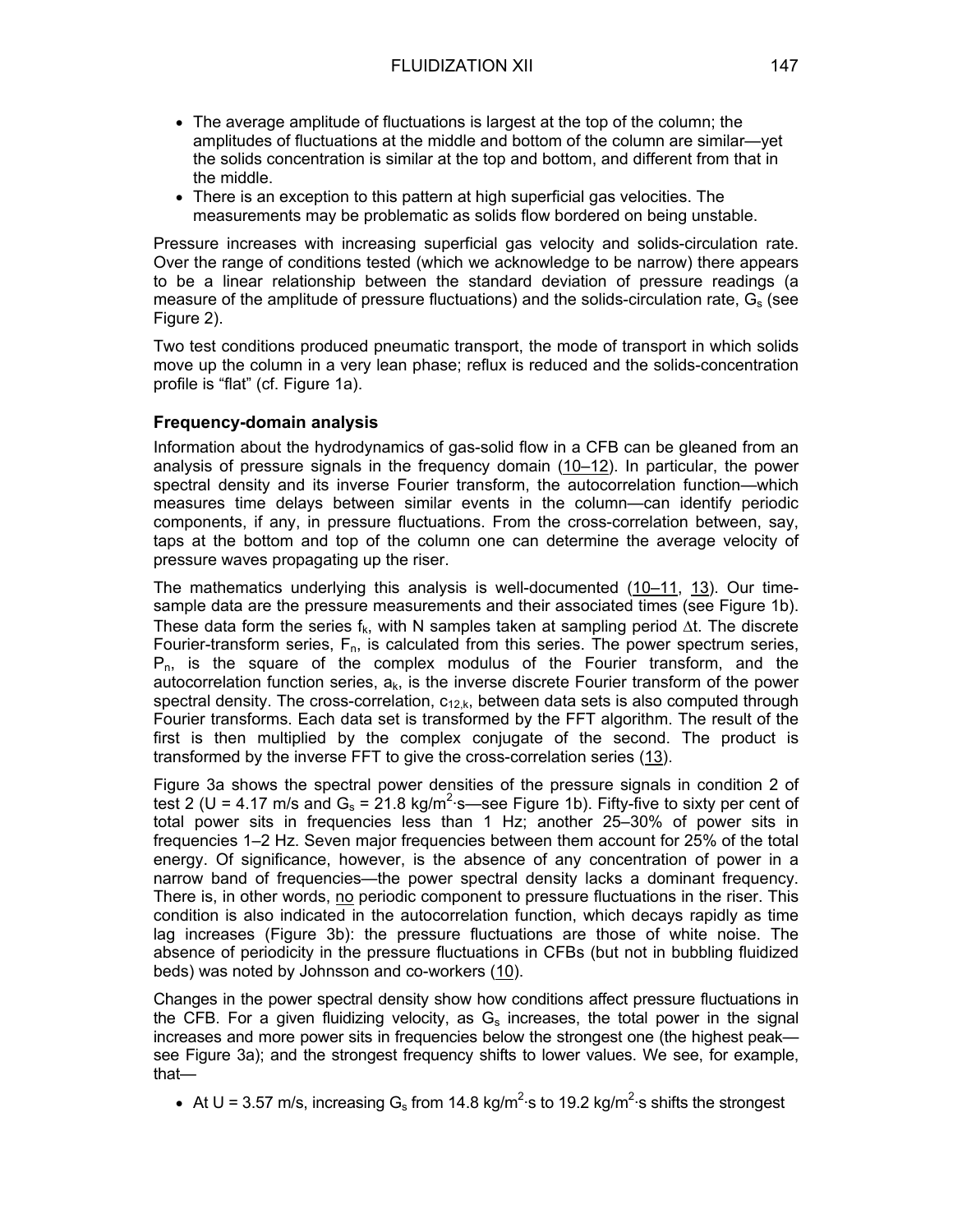frequency from 1.29 Hz to 1.17 Hz

• At U = 4.17 m/s, increasing G<sub>s</sub> from 17.8 kg/m<sup>2</sup> s to 21.8 kg/m<sup>2</sup> s shifts the strongest frequency from 0.95 Hz to 0.83 Hz

Increasing U has a similar effect: at a given  $G_s$  increasing U shifts the strongest frequency to lower values.



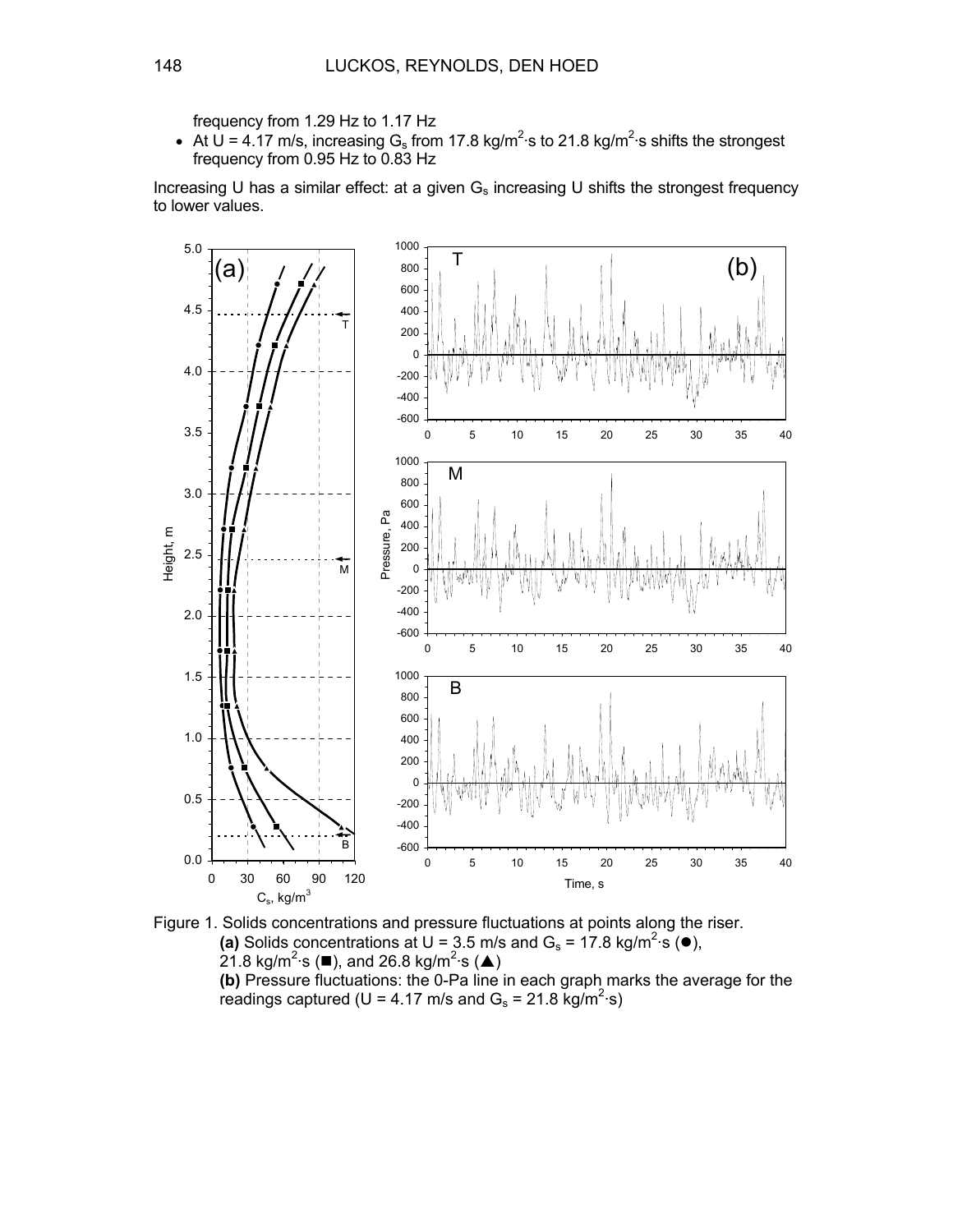

Figure 3. Analysis of pressure fluctuations in the frequency and time domains  $(U = 4.17 \text{ m/s}$  and  $G_s = 21.8 \text{ kg/m}^2 \text{ s}$ : (a) Power spectral densities at the top (T), middle (M) and bottom (B) of the riser; **(b)** Autocorrelation of pressure signals at the top, middle and bottom of the riser (signals depicted in figure 1b) The pressure waves of noise are propagated up the riser. The upward direction is indicated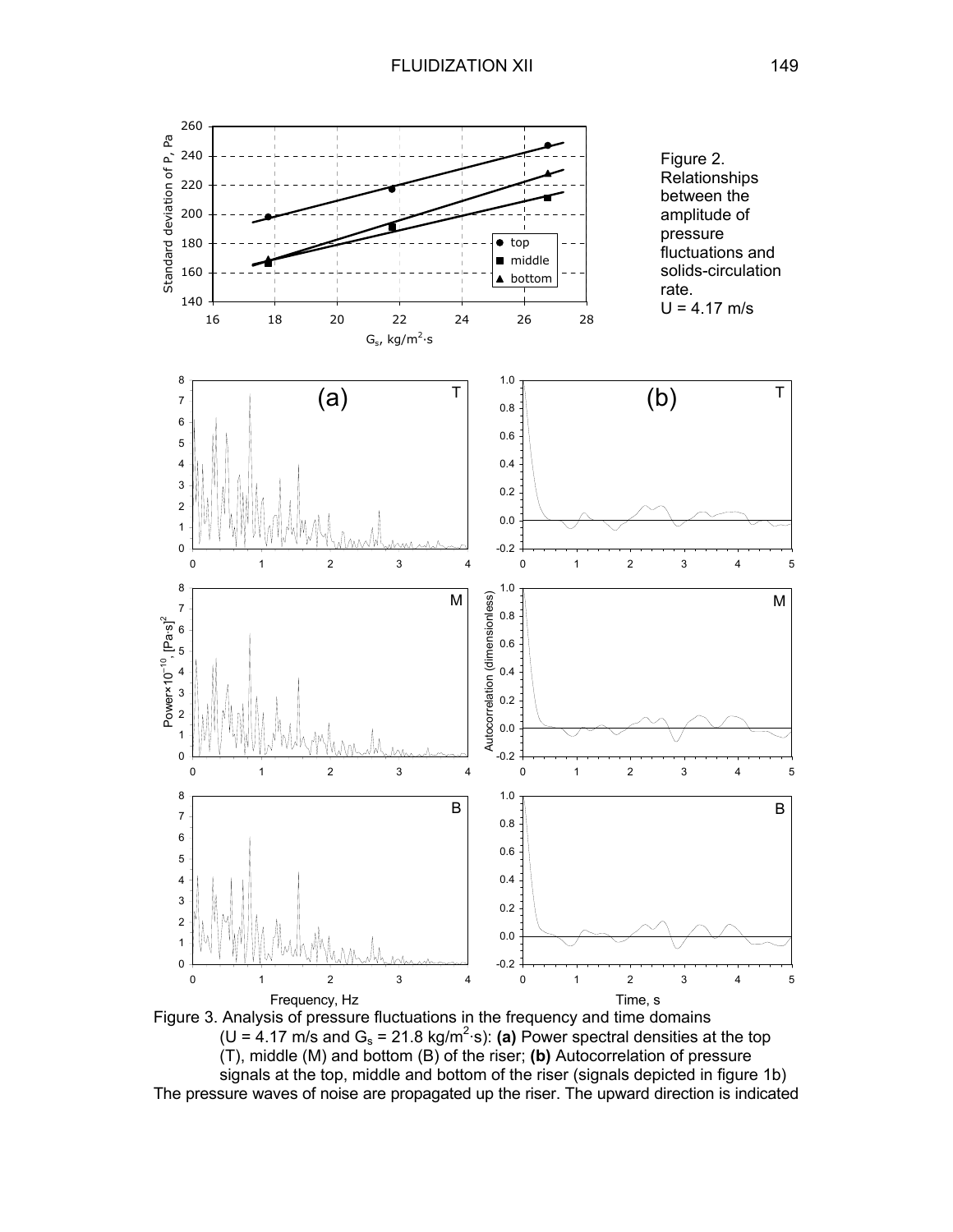by the short delay in corresponding forms of pressure signals at the bottom, middle and top of the riser (Figure 1b). Cross-correlations of signals from the bottom and top of the riser show that an increase in pressure at the top of the column followed an increase at the bottom of the column by a tenth to a fifth of a second (Figure 4). Depending on conditions (solids-circulation rate and fluidizing velocity), pressure waves travel at between 25 and 45 m/s (Table 1). Propagation velocities are an order of magnitude greater than the superficial gas velocities and an order of magnitude smaller than the velocity of sound in air (344 m/s).



Figure 4. Cross-correlations of pressure fluctuations between top and bottom of riser for test 2 (U = 4.17 m/s): (a)  $G_s$  = 17.8 kg/m<sup>2</sup>·s, (b)  $G_s$  = 21.8 kg/m<sup>2</sup>·s, and (c)  $G_s = 26.8 \text{ kg/m}^2 \text{ s}.$ 

| $G_s$ , kg/m <sup>2</sup> ·s | Average solids<br>concentration, $C_s$ , kg/m <sup>3</sup> | Speed of<br>pressure waves, m/s | Intensity of cross-<br>correlation peak |
|------------------------------|------------------------------------------------------------|---------------------------------|-----------------------------------------|
| Test 1, $U = 3.57$ m/s       |                                                            |                                 |                                         |
| $11.5^{\text{+}}$<br>15.9    | 26                                                         | 27                              |                                         |
| 14.8<br>27.4                 | 41                                                         | 67                              |                                         |
| 19.2<br>43.7                 | 27                                                         | 82                              |                                         |
| Test 2, $U = 4.17$ m/s       |                                                            |                                 |                                         |
| 22.1<br>17.8                 | 28                                                         | 116                             |                                         |
| 21.8<br>33.1                 | 41                                                         | 143                             |                                         |
| 46.2<br>26.8                 | 37                                                         | 177                             |                                         |
| Test 3, $U = 4.78$ m/s       |                                                            |                                 |                                         |
| $29.7^{\text{+}}$<br>10.2    | 45                                                         | 123                             |                                         |
| $34.2^+$<br>31.9             | 21                                                         | 207                             |                                         |

 $<sup>†</sup>$  The CFB ran in the pneumatic mode of fluidization</sup>

<sup>‡</sup> The flow of solids through the L-valve was unstable

#### **CONCLUDING REMARKS**

Arriving at an understanding of the hydrodynamics of fluidized beds by an analysis of pressure fluctuations is an approach explored by many researchers. Far fewer are applications of the approach to the study of phenomena in circulating fluidized beds (12, 14– 21). Although group-b particles are generally treated, the materials are all light (silica sand). Our study is the first to explore the hydrodynamics of a circulating fluidized bed of rutile, a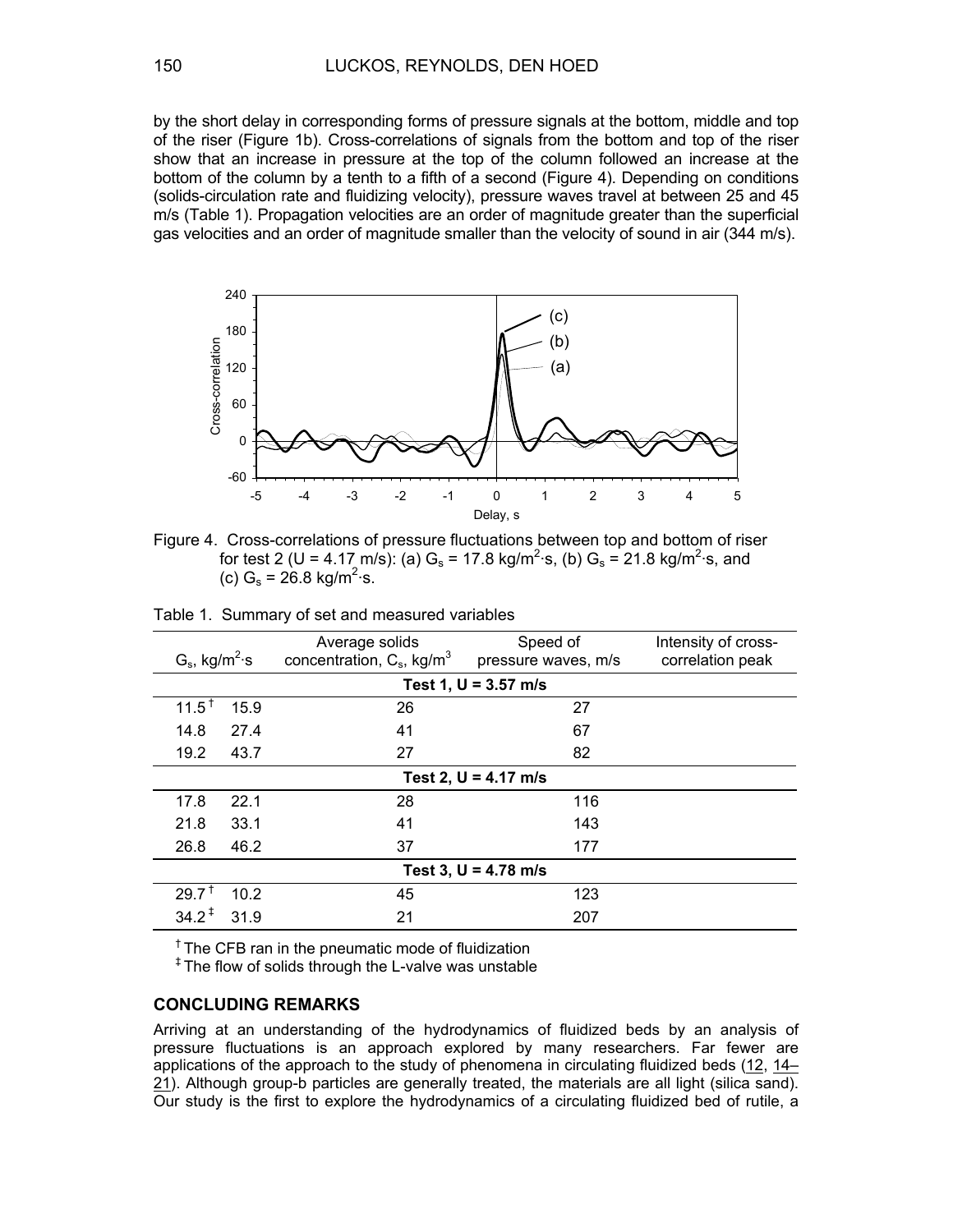heavy mineral, which is defined as one with an sg greater than 2.9. In many respects the hydrodynamics of a fine heavy mineral in a cfb are qualitatively similar to those of coarser silica sand (sg 2.6). One finds that the power spectral density, for example, is concentrated in frequencies of 10 hz and lower, if not 4 hz and lower (18, 14). Not surprisingly, too, solids are concentrated more heavily at the bottom of the riser; and increasing the superficial gas velocity raises pressures and lowers local solids concentrations (20). But, as these studies were conducted in cfbs with smooth exits, there is—unlike in our study—no increase in solids concentration at the top of the riser. There does appear to be a difference, however, in the direction of change in the average amplitude of fluctuations with changes in certain process variables. In at least two studies of fluidized beds of silica sand or fcc in dilute flow, the average amplitude of pressure fluctuations decreased with increasing superficial velocity or increasing solids hold-up (14–15). Our measurements showed pressure fluctuations becoming more extreme with increasing u or  $c_s$  (see figure 2, table 1).

The conclusions drawn from the observations reported in this paper are tentative. More data are needed to confirm the relationships. The linear change in the amplitude of fluctuations with  $G_s$ , the solids-circulation rate, for example, is suggested by only three points on a line. Should this relationship be confirmed, we should have a measure of, and hence the means to control,  $G_s$ . We also need to assess whether core-annulus flow produces marked differences between pressures at the wall (which the pressure transducers measure) and pressures along the axis of the column.

That the fluctuations in pressure show no periodicity—that they are noise—is of more academic interest. Such signals are a product of fast fluidization, the regime in which one would want to run a CFB.

### **ACKNOWLEDGMENTS**

Our thanks go to the (South African) Department of Science and Technology, through the Innovation Fund, for a grant (project No. 32211) that made possible the construction of the CFB cold model; and to our colleague Dr Ian Barker for discussions on the interpretation of the results of Fourier analyses.

#### **REFERENCES**

- 1. Den Hoed, P. Freeman, M.J., Luckos, A. and Nell, J. (2003). An assessment of alternative processes for the production of  $TiO<sub>2</sub>$  pigments by chlorination. Chem. Technol., **27** (September), 29–30.
- 2. Luckos, A. and Den Hoed, P. (2004). Fluidization and flow regimes of titaniferous solids. Ind. Eng. Chem. Res*.,* **43**, 5645–5652.
- 3. Luckos, A. and Den Hoed, P. (2005a). Pressure and solid distributions in the riser of a circulating fluidized bed. In Cen, K. (ed.) Circulating Fluidized Bed Technology VIII, 231–238. Beijing: International Academic Publishers/Beijing World Publishing Corporation.
- 4. Luckos, A. and Den Hoed, P. (2005b). A study into the hydrodynamic behaviour of heavy minerals in a circulating fluidized bed. In Luckos, A. & Smit, P. (eds) IFSA 2005, Industrial Fluidization South Africa, 345–355. Johannesburg: SAIMM.
- 5. Lackermeier, U. and Werther, J. (2002). Flow phenomena in the exit zone of a circulating fluidized bed. Chem. Eng. Process., **41**, 771–783.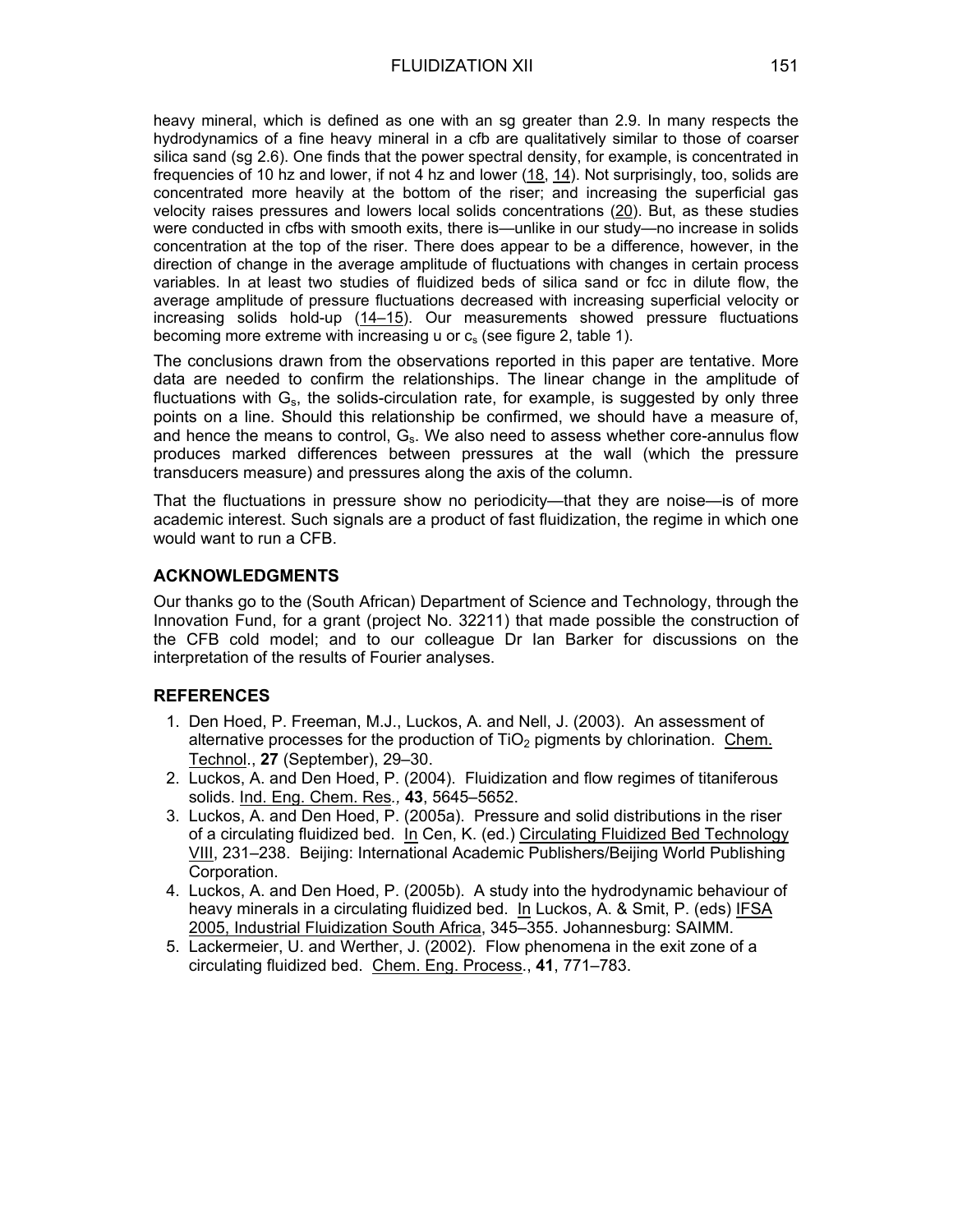- 6. Brereton, C.M.H. and Grace, J.R. (1993). End effects in circulating fluidized bed hydrodynamics. In Avidan, A.A. (ed.) Circulating Fluidized Bed Technology IV, 137–144. New York: AIChE.
- 7. Zheng, Q.-Y. and Zhang, H. (1995). Effect of geometry of bed exit (end effect) on hydrodynamic behaviour of gas-solid flow in CFB combustor. Fluidization VIII, Preprint, Volume 2, 657–664. Toulouse, France: Progep.
- 8. Pugsley, T., LaPointe, D., Hirschberg, B. and Werther, J. (1997). Exit effects in circulating fluidized bed risers. Can. J. Chem. Eng., **75**, 1001–1010.
- 9. Jin, Y., Yu, Z., Qi, C. and Bai, D.-R. (1988). The influence of exit structures on the axial distribution of voidage in fast fluidized bed. In Kwauk, M. and Kunii, D. (eds) Fluidization '88 Science and Technology, 165–173. Beijing: Science Press.
- 10. Johnsson, F., Zijerveld, R.C., Schouten, J.C., Van den Bleek, C.M. and Leckner, B. (2000). Characterization of fluidization regimes by time-series analysis of pressure fluctuations. Int. J. Multiphase Flow, **26**, 663–715.
- 11. Xu, J., Bao, X., Wei, W., Shi, G., Shen, S., Bi, H.T., Grace, J.R. and Lim, C.J. (2004). Statistical and frequency analysis of pressure fluctuations in spouted beds. Powder Technol., **140**, 141–154.
- 12. Du, B., Warsito, W. and Fan, L.-S. (2006). Behavior of the dense-phase transportation regime in a circulating fluidized bed. Ind. Eng. Chem. Res., **45**, 3741–3751.
- 13. Press, W.H., Teukolsky, S.A., Vetterling, W.T. and Flannery, B.P. (1994). Numerical Recipes in FORTRAN: The Art of Scientific Computing. 2nd edition. Cambridge: Cambridge University Press.
- 14. Zijerveld, R.C., Johnsson, F., Marzocchella, A., Schouten, J.C. and Van den Bleek, C.M. (1998). Fluidization regimes and transitions from fixed bed to dilute transport flow. Powder Technol., **95**, 185–204.
- 15. Bai, D., Shibuya, E., Nakagawa, N. and Kato, K. (1996). Characterization of gas fluidization regimes using pressure fluctuations. Powder Technol., **87**, 105–111.
- 16. Chang, H. and Louge, M. (1992). Fluid dynamic similarity of circulating fluidized beds. Powder Technol., **70**, 259–270.
- 17. Glicksman, L.R., Hyre, M.R. and Woloshun, K. (1993). Simplified scaling relationships for fluidized beds. Powder Technol., **77**, 177–199.
- 18. R.C. Brown, R.C. and E. Brue, E. (2001). Resolving dynamical features of fluidized beds from pressure fluctuations. Powder Technol. **119**, 68–80.
- 19. Van der Stappen, M.L.M., Schouten, J.C. and Van den Bleek, C.M. (1993). Application of deterministic chaos analysis to pressure fluctuations measurements in a 0.96 m<sup>2</sup> CFB riser. In Avidan, A.A. (ed.) Circulating Fluidized Bed Technology IV, 54–61. New York: AIChE.
- 20. Van der Schaaf, J., Johnsson, F., Schouten, J.C. and Van den Bleek, C.M. (1999). Fourier analysis of nonlinear pressure fluctuations in gas-solids flow in CFB risers—Observing solids structures and gas/particle turbulence. Chem. Eng. Sci., **54**, 5541–5546.
- 21. Johnsson, F., Larson, G. and Leckner, B. (2002). Pressure and flow fluctuations in a fluidized bed—Interaction with the air-feed system. Chem. Eng. Sci., **57**, 1379–1392.